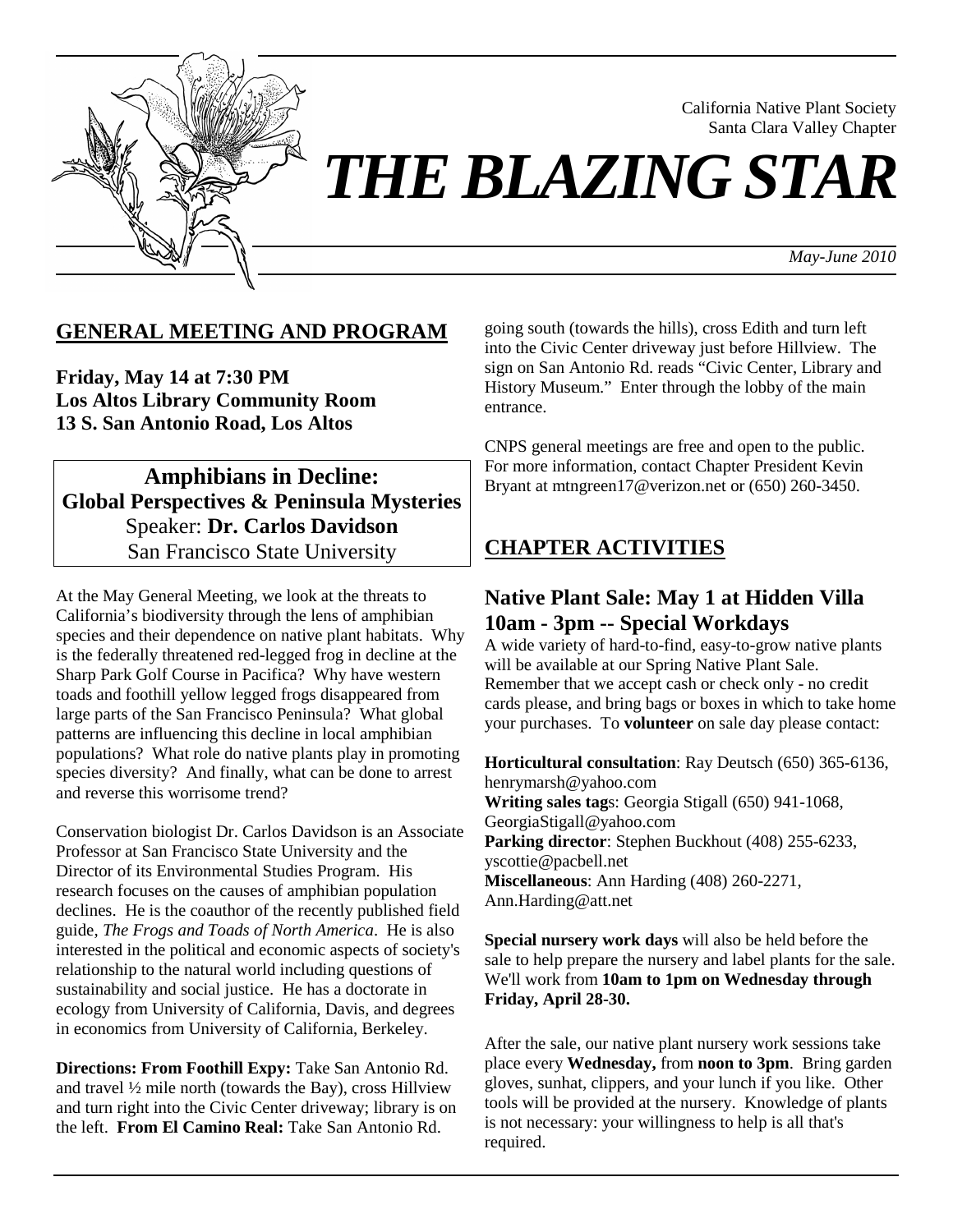If you'd like to **donate plants** or other items to the nursery, **please check with Jean or Ray first**. Storage space is limited and we have no garbage pickup, so anything donated that we can't use must be taken to a volunteer's home for disposal. Right now we have plenty of one gallon black pots.

For more information, contact Jean Struthers at (650) 941- 2586 or JeanStruthers@att.net (by phone is best); or Ray Deutsch at (650) 365-6136 or henrymarsh@yahoo.com.

**Directions**: Hidden Villa is located on Moody Road west of Foothill College. From Hwy 280 in Los Altos Hills, take the Moody Road exit and head west. Two miles west of Foothill College, look for the Hidden Villa sign and driveway on the left. Proceed over the bridge, and park in the visitor center parking lot to your right. The Native Plant Nursery is at the greenhouse just beyond the visitor center.

# **Gardening with Natives: Coming Soon to a Library Near You**

Gardening with Natives (GWN), a special interest group within the Chapter, includes a mix of seasoned native plant gardeners as well as beginners. It offers talks throughout the year which are free and open to all.

In May and June, GWN offers 12 talks on native plant gardening at libraries throughout the Chapter area, including first ever presentations in Atherton, Brisbane, East Palo Alto, Portola Valley, and Woodside. Come to these meetings to deepen your knowledge of native plants in the garden as well as the wild. Come to meet and mingle with like-minded people. Spread the word and bring a friend, neighbor or colleague.

| Date/Time          | Event                    | Venue             |
|--------------------|--------------------------|-------------------|
| Thursday           | <b>Central Coast</b>     | Los Altos Youth   |
| May $6$ ,          | <b>Native Plants:</b>    | Center, 1 N San   |
| $7:00$ pm          | <b>Conservation</b>      | Antonio Rd, Los   |
|                    | <b>Through Growing,</b>  | Altos             |
|                    | <b>Brett Hall</b>        |                   |
| Monday             | <b>Native Perennials</b> | East Palo Alto,   |
| May 17,            | from Local Plant         | 2415 University   |
| 6:30 <sub>pm</sub> | Communities,             | Ave, East Palo    |
|                    | Agi Kehoe                | Alto              |
| Wednesday          | <b>Native Plant</b>      | Atherton Library, |
| May 19,            | <b>Gardening for</b>     | 2 Dinkelspiel     |
| $7:00$ pm          | <b>Year-round</b>        | Station Lane,     |
|                    | Interest,                | Atherton          |
|                    | Sherri Osaka             |                   |
| Thursday           | <b>Waterwise</b>         | Portola Valley    |

| May 20,            | <b>Gardening Using</b>     | Library, 765         |  |
|--------------------|----------------------------|----------------------|--|
| $7:00$ pm          | <b>Native Plants,</b>      | Portola Rd,          |  |
|                    | Deva Luna                  | Portola Valley       |  |
| Tuesday            | <b>Garden Design</b>       | Almaden Library,     |  |
| May 25,            | <b>Using Native</b>        | 6455 Camden          |  |
| 6:30 <sub>pm</sub> | Plants,                    | Ave, San Jose        |  |
|                    | Patricia Evans             |                      |  |
| Wednesday          | <b>Converting a Lawn</b>   | San Carlos           |  |
| May 26,            | to a Native Plant          | Library, 610 Elm     |  |
| $7:00$ pm          | Garden,                    | St, San Carlos       |  |
|                    | <b>Annaloy Nickum</b>      |                      |  |
| Thursday           | <b>Maintaining a</b>       | Saratoga Library,    |  |
| June 3,            | <b>Native Garden,</b>      | 13650 Saratoga       |  |
| $7:00$ pm          | <b>Stephanie Curtis</b>    | Ave, Saratoga        |  |
| Monday             | <b>Irrigating Native</b>   | Woodside             |  |
| June 14,           | <b>Plant Gardens,</b>      | Library, 3140        |  |
| 10:00am            | Sherri Osaka               | Woodside Rd,         |  |
|                    |                            | Woodside             |  |
| Wednesday          | <b>Native Plant</b>        | Atherton Library,    |  |
| June 16,           | <b>Gardening for</b>       | 2 Dinkelspiel        |  |
| $7:00$ pm          | Beginners,                 | <b>Station Lane,</b> |  |
|                    | <b>Stephanie Morris</b>    | Atherton             |  |
| Thursday           | <b>Sustainable</b>         | Campbell             |  |
| June 17,           | <b>Landscaping With</b>    | Library, 77          |  |
| $7:00$ pm          | <b>Native Plants,</b>      | Harrison Ave,        |  |
|                    | Sherri Osaka               | Campbell             |  |
| Saturday           | <b>Landscaping for</b>     | Brisbane Library,    |  |
| June 19,           | <b>Wildlife Diversity,</b> | 250 Visitacion       |  |
| 2:00 <sub>pm</sub> | Radhika Thekkath           | Ave, Brisbane        |  |
| Monday             | <b>Sustainable</b>         | East Palo Alto,      |  |
| June 21.           | <b>Landscaping With</b>    | 2415 University      |  |
| 6:30 <sub>pm</sub> | <b>Native Plants,</b>      | Ave, East Palo       |  |
|                    | Casey Allen                | Alto                 |  |

These programs are made possible by cosponsoring libraries as well as neighborhood volunteers who are helping organize each program. Volunteers are sought for the following programs: May 17, 25, and 26; June 14, 16, 19 and 21. If you can help at any of these, or if you want to bring such programming to a library near you, please contact arvind.kumar@cnps.org. For more information visit **www.GardeningWithNatives.com**.

# **Native Hill Garden at Foothill College**

Our Chapter maintains a large California native plant garden, Native Hill, at Foothill College in Los Altos Hills. Volunteers plant, weed, mulch and prune the plants on occasional Saturday and Sunday morning workdays.

Presently we are working with Foothill faculty to have a greater campus involvement in the native garden. The garden enhances students' learning about California's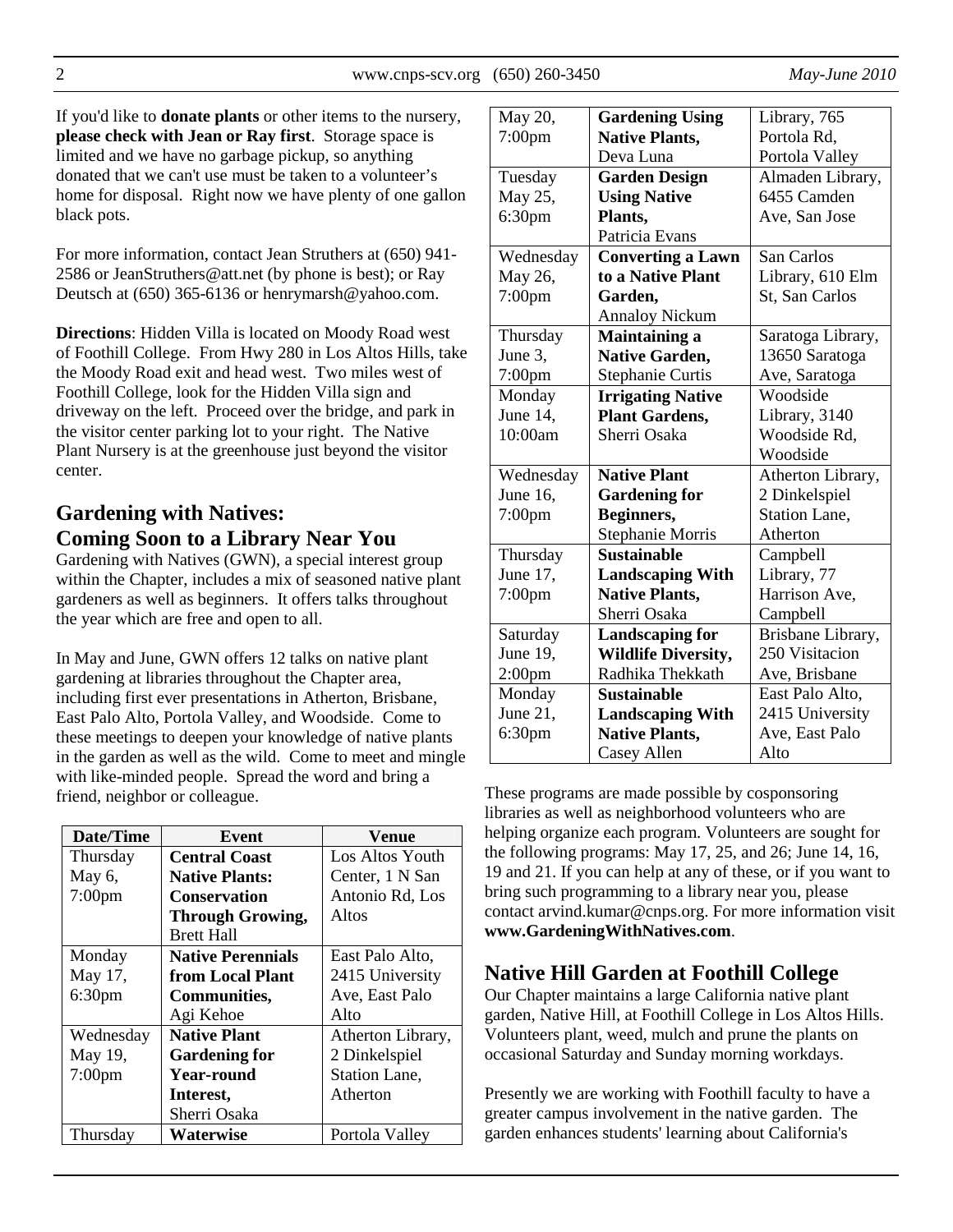unique flora and indeed fauna, and water conservation using drought tolerant plants. It's also an ideal location to sit down and relax in nature, especially during stressful exam periods.

Several students have attended our workdays and we are planning on having more workdays during the week to accommodate student schedules. Upcoming plans include mulching a large portion of the garden and weeding and removing dead trees.

If you would like to volunteer at the garden or be added to the email list to be notified of upcoming workdays, contact Phil Higgins at phidor@juno.com or (650) 941-4752.

### **Learn to Key the Clovers at KWN**

Join other native plant enthusiasts in a fun and educational atmosphere, as we hone our skills at plant identification (aka "keying"). Our **April** Keying with Natives (KWN) meeting will have a special time and topic:

### **Thursday, April 29 from 7-9pm, Learn to Key the**

**Clovers:** With over 30 different species of *Trifolium* documented in Santa Clara and San Mateo counties, clovers can be a challenge to identify. Join Botanist Toni Corelli as she guides us through the clover key. We will learn to recognize key characteristics within the genus. Several different species will be available to examine.

For **May and June** our meetings will be at our usual day and time: **Fridays, May 28 and June 25, from 6:30pm - 8:30pm**. All three meetings will be at the PCC in Palo Alto. For details, contact David "Tex" Houston at tex009@sbcglobal.net or Sally Casey at (408) 377-0989.

**Directions to the PCC:** (Peninsula Conservation Center), 3921 E. Bayshore Rd., Palo Alto. From Hwy. 101, take the "San Antonio North" exit, get immediately into the lefthand turn lane, and turn LEFT onto East Bayshore. This will curve around to the left, then right. Turn right on Corporation Way. Then turn into the first driveway on your left, which leads to the PCC parking lot.

### **EDUCATION NEWS**

#### **Graduate Student Scholarship Program Update**  *By Nora Monette, Scholarship Chair*

In May 2009 the Chapter awarded three \$1,500 scholarships to graduate students doing research on native plants in Central California. The three scholarship recipients and their research topics are:

- Shannon Dinis: San Jose State University; *Response of Zigadenus fremontii to variation in fire season.*
- Christopher Dolanc, UC Davis: *Understanding of climate-induced shifts in abundance and growth of high-elevation conifers, comparing existing conditions to information from plots originally sampled from 1929-1934.*
- Brynne Lazarus, UC Davis: *Restoration of native vegetation in the New Idria serpentine formation*.

Shannon provided the following thank you to the Chapter earlier this year and a brief summary of her work over the summer:

I would like to give my sincerest thanks to the Santa Clara Valley Chapter of the California Native Plant Society for selecting me for a 2009 Graduate Student Scholarship. This summer I was able to complete a significant amount of my project. I visited Henry W. Coe Park several times to collect data at my field sites. Data collection included measuring leaves and flower stalks of hundreds of *Zigadenus fremontii*, as well as counting flowers in order to obtain regeneration information for the second year of my study.

Along with collecting data, I also collected soil samples to be sent to the lab for nutrient analysis. Knowing how available soil nutrients from wildfire burned and prescribed burned areas may be different from each other and unburned soil will add more evidence to support the regeneration patterns that I have seen in the field. The funds from this scholarship helped to cover the expenses of soil analysis. So far, the prescribed burn sites have had greater re-growth in the second year than the sites burned in the 2007 Lick fire. This is contrary to my hypothesis, but statistical analysis still needs to be completed in order to determine if this difference is significant.

This summer I also collected to seeds to begin a germination study which will determine if the *Z. fremontii* seeds respond differently to wildfire, prescribed burn, or unburned soil. The germination study, which began this fall, is the last piece of my project that is yet to be completed before writing my report. I plan on completing statistical analysis of my data and writing my report by April 2010.

The Chapter is offering graduate scholarships again in 2010. This year's scholarships will be awarded at the May Chapter Meeting. This is the 11th year the chapter has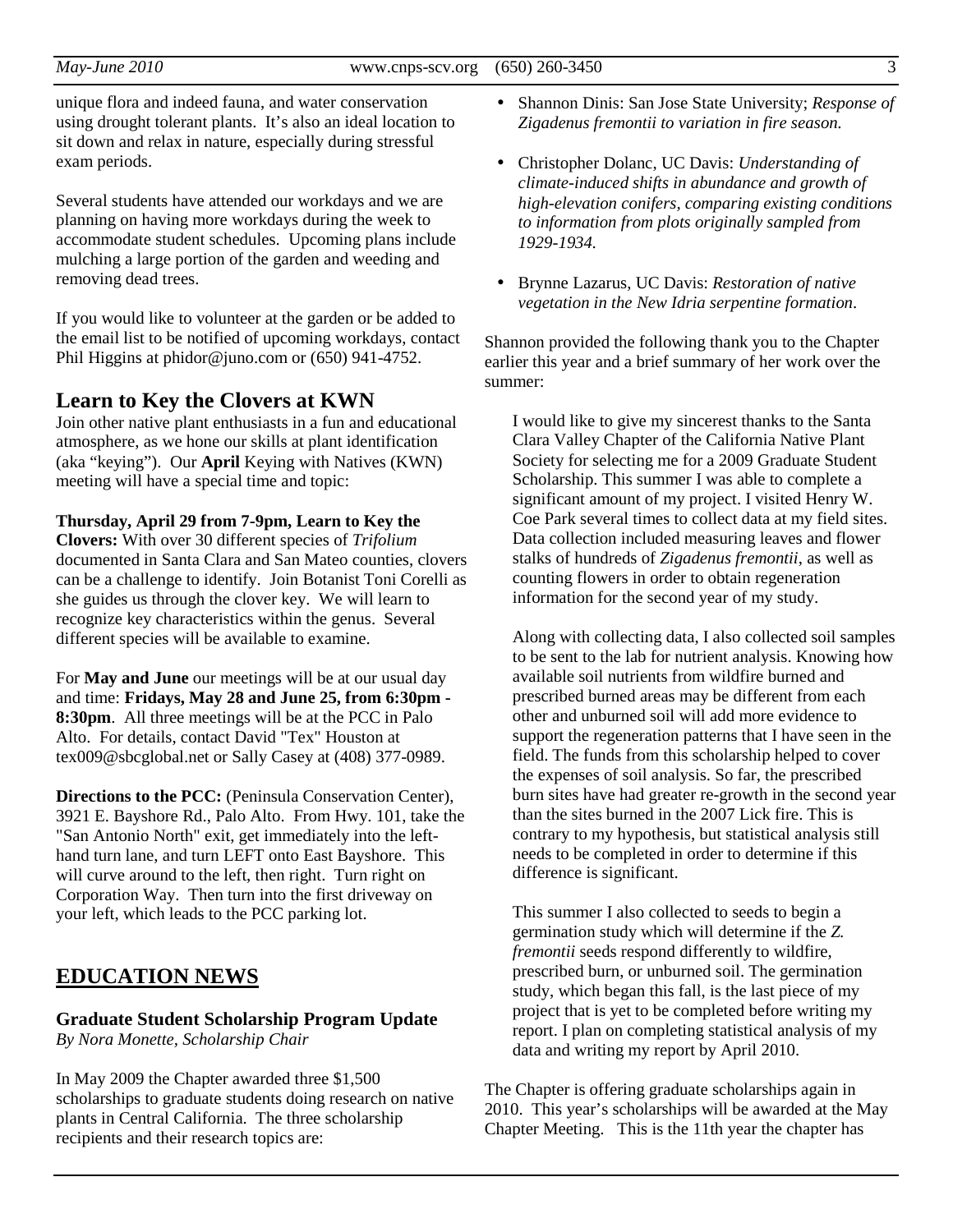offered graduate scholarships and it is great to see the range of work students are undertaking on California flora.

## **CHAPTER SERVICE OUTINGS**

#### **Habitat Restoration at Edgewood Park**

Spring is in full swing, and with all the winter rains the weeds are in full swing too, so it's time to kick our efforts into high gear! Come pitch in and make Edgewood an inspirational showcase of all CNPS stands for... have some fun, get some sun, and learn a ton!

Our **9am Friday** sessions run year round; **5:30pm Wednesday** sessions continue through Daylight Savings Time; and monthly **9am Saturday** sessions are the **3rd Saturday, March thru July**:

| Date    | Meet 9am At       | Event                     |
|---------|-------------------|---------------------------|
| May 15  | <b>West Kiosk</b> | <b>Endangered Species</b> |
|         |                   | Day                       |
| June 19 | <b>West Kiosk</b> | <b>Summer Solstice</b>    |
| July 17 | <b>West Kiosk</b> | Summer "Saturday          |
|         |                   | Sendoff"                  |

For schedules, meeting places, and other details visit our Weed Warriors website (**edgewood.thinkersrus.net**), contact Paul Heiple at (650) 854-7125 or pheiple@gmail.com; or email John Allen at jcakwa@earthlink.net.

# **CHAPTER FIELD TRIPS**

Chapter field trips are free and open to the public. They are oriented to conservation, protection and enjoyment of California native plants and wildlife, and we adhere to all rules and guidelines for the lands on which we are visiting.

**In our region it is very important to be prepared for hiking on rugged & steep terrain, wide temperature ranges and rapidly changing conditions at any time of year. All participants should wear sturdy footwear and carry sufficient water, sun protection, food, clothing layers, personal first aid and other supplies you may need. If you have any questions about your ability to participate in a particular field trip, please contact the trip leader in advance.** 

**Wed May 5 7pm An Evening with the Grasses**  Come to De Anza College for a two hour class taught by Sally Casey, specializing in identification of members of *Poaceae*, the grass family. Bring your own flowering grasses that you wish to identify.

**The class will be from 7-9pm**. Space is limited; call Sally Casey (408) 377-0989 (best after dark) for further information **or to sign up**. The class includes a grass walk on **Saturday, May 8.** 

**Directions:** The class will be in the Kirsch Center for Environmental Studies, in room 120 on the first floor (KC120). Hint: it's the most westerly room in the building.

The Kirsch Center, 21250 Stevens Creek Blvd. in Cupertino, is located near the corner of McClellan and Stelling within the DeAnza College Campus. From Hwy 85 south, exit at Stevens Creek Blvd. and turn left (west) onto Stevens Creek. In 1/2 mile turn right onto Stelling, in 1/2 mile turn right on McClellan, then take your next right (north) onto the campus and the Kirsch Center will be in view straight ahead and a bit to the right, with the parking lot ahead and to your left. Parking costs \$2.

### **Sat May 22 10 am Fountain Thistle -- San Francisco Peninsula Watershed**

Join Don Thomas and Ken Himes to see the rare, federally endangered fountain thistle (*Cirsium fontinale* var. *fontinale*) in the Crystal Springs Watershed, normally closed to the public. This plant is endemic to the San Francisco Peninsula, and most of the populations occur in the Crystal Springs Watershed.

First we will visit a small, easily accessible fountain thistle population on Upper Crystal Springs Reservoir, and this will include a short work session to remove teasel that is invading its serpentine seep habitat. (Tools will be provided.)

We will then visit a newly re-discovered large population of fountain thistles, comprising approximately 19,000 plants. Unlike most of the other populations, this one occurs in serpentine grassland dominated by hairgrass (*Deschampsia cespitosa*).

We will walk about one mile in total. The activities will end in the early afternoon. The trip is limited to 20 participants. **To reserve a spot**, contact Don Thomas at don\_e\_thomas@yahoo.com or (408) 828-4044; or contact Ken Himes at (650) 591-8560.

**Sat-Sun May 22-23 The Cedars (Sonoma County)**  Join Kevin Bryant, Matt Teel, and Roger Raiche for an exploration of Roger's amazing property, The Cedars. The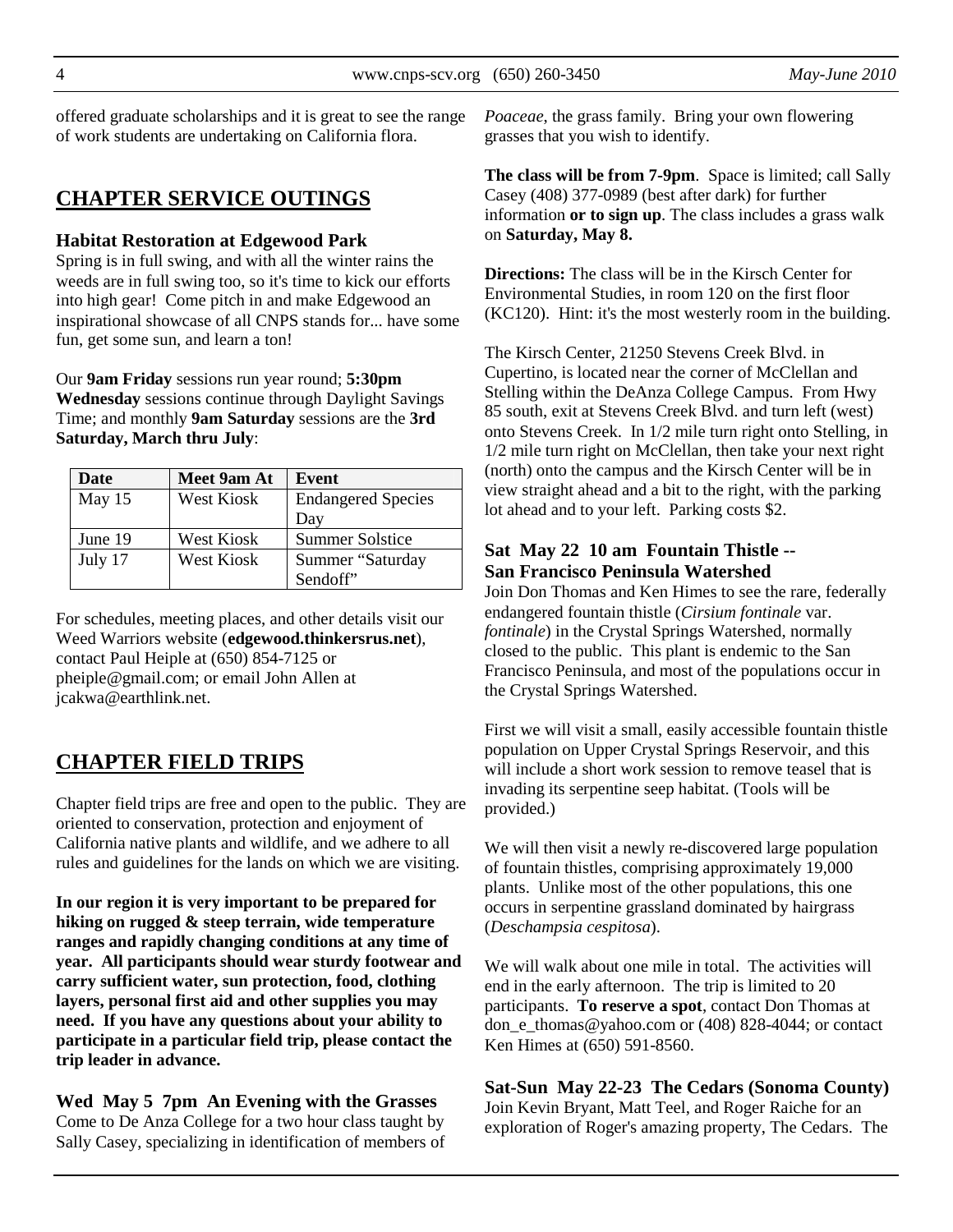Cedars, so named by early explorers for its extensive stands of Sargent Cypress, is a roughly 10 square mile area of Sonoma County consisting entirely of serpentine and its parent rock peridotite. Many rare plants, including several disjunct or endemic species, await us for a rare opportunity to visit this remote, privately owned and botanically unique piece of California.

This overnight camping trip is limited to 20 participants. Details and directions will be given to confirmed participants; expect a 3 hour drive from the SF peninsula, leaving early on Saturday and returning late Sunday. High clearance 4WD vehicles are needed to access the property; participants with unsuitable cars may leave their vehicles safely at a neighboring ranch and carpool in. If you have a high clearance 4WD and plan to attend the trip, please let Matt know when reserving a space. Springs and pools are abundant; bring a swimsuit if you like. Participants should be prepared for steep, rugged terrain and mainly singletrack trails.

We are offering priority to Santa Clara Valley Chapter members for this trip. Contact Matt at mat\_teel@ yahoo.com or (650) 851-4691, **to sign up**. If you are not a Santa Clara Valley member and are interested in attending, please email Matt to get on the waiting list. If there is still room 10 days prior to the trip, we will accommodate whomever we can.

#### **Sun May 23 10am Pescadero Marsh and Dunes**

Join Toni Corelli and State Park volunteers Avis Boutell and Nancy Frost for a walk on the North Pond Trail at Pescadero Marsh. This is a great place to see coastal scrub, native prairie and wildflowers, along with saltwater marsh wetlands and the birds associated with it.

This will be an easy one-way walk of about 1 mile and we will return along the same trail. After lunch we will go to the Pescadero dunes to see different plants and how they manage to live in this extreme habitat. We'll meet at the North Parking lot of Pescadero Marsh **at 10am.** 

**Directions:** From Hwy. 1 park at the north parking lot at Pescadero Marsh. A parking fee is required and there are restrooms at the parking lot. Bring lunch and wear layers. The **tour will go until 3pm**.

For more information contact Toni at (650) 464-1289 or corelli@coastside.net. Or see the map at **www.parks.ca.gov/lat\_long\_map/default.asp?lvl\_id.**

**Mon-Fri May 24-28 High Desert Trip - Southeastern Sierra** This trip captures the season just ending in the upper Mojave while just beginning on Sierra slopes. (And it should be good if the abundant flowers in Short Canyon were an indication March 30.)

We will be walking the upper canyons toward the south and bajadas opposite Lone Pine. Haiwee Reservoir marks the uppermost Mojave Desert province. *Calochortus kennedyi* will be present. Later in the trip, the bajadas east of Mt. Whitney offer a unique *Ceanothus cuneatus* / *C. leucodermis* brush community and also late-season desert flowers.

Camping will be primitive sites or motel lodging at your choice (with motels at Lone Pine or Ridgecrest). Dates are event days: we'll hike Monday afternoon and the last overnight stay will be Friday night.

Reservations are required. For more information or to reserve your spot contact one of the trip leaders: Joe Cernac at (408) 292-5465 or joecernac@sbcglobal.net; and Stella Yang at (408) 255-6233 or yscottie@pacbell.net.

#### **Sat Jun 5 10am Grass Walk at Los Trancos**

Join Sally Casey to explore the native grasses at Los Trancos Open Space Preserve in Los Altos. See many species of grasses in sunny and shady conditions. Bring a hand lens if you have one available, a sack lunch and water.

The hike distance will be about 2 miles with minimal elevation gain. The walk, with a lunch break, should be **completed by 2:00pm**.

The trip is limited to 18 participants. **To reserve a spot**, contact Sally Casey at (408) 377-0989 (best after dark) or email Carolyn Dorsch at cdorsch1@aol.com.

### **Sat Jun 12 10am Fountain Thistle Field Trip & Restoration Work Party at Crystal Springs**

Join leaders Ken Himes and Jake Sigg on this event in the Crystal Springs Watershed (San Mateo County), cosponsored with the Yerba Buena Chapter.

**10am - Noon** will be the **field trip**, followed by lunch, then the **work party** from **1:00 - 3:30pm**.

This field trip is a contribution to the GGNRA 2010 Endangered Species Big Year, a follow-up to the highly successful 2008 Big Year. The primary purpose of the trip for contestants is the opportunity to see the endangered fountain thistle, *Cirsium fontinale* var. *fontinale*, which should be in bloom at this time. The thistle is part of a community bedizened by wildflowers and bunchgrasses,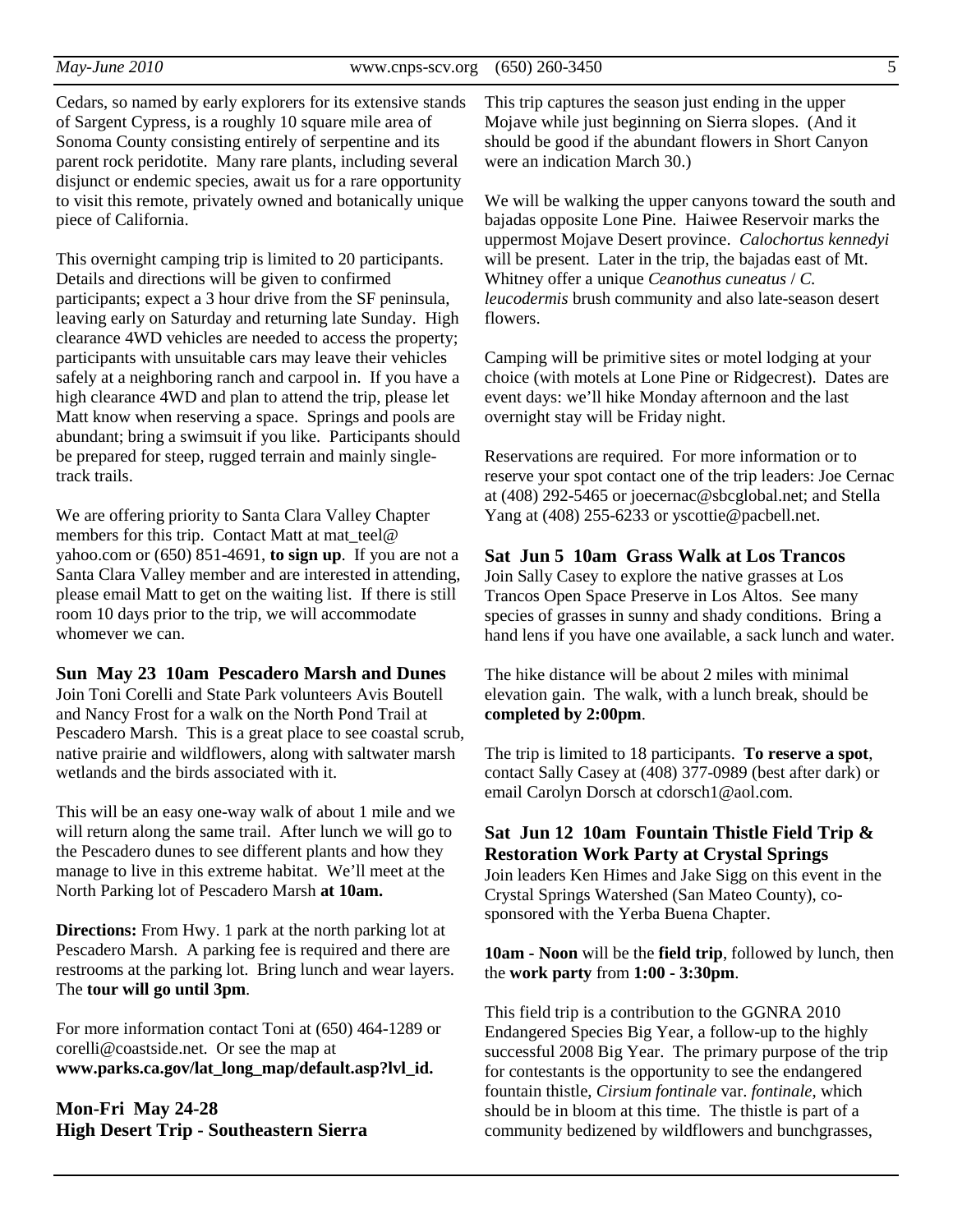including an acre or more of yampah (*Perideridia kelloggii*), so non-contestants are very welcome.

The rules of the Big Year call for contestants to take an action to help preserve the species, so after lunch (bring lunch and liquids) we will move to the nearby site where we have been working to eradicate pampas grass that was usurping the serpentine seep necessary for the fountain thistle's existence. This land is owned by Caltrans, which has been very supportive of our work, so much so that it is truly a partnership. Caltrans has sprayed the massive pampas grass infestation three times, and CNPS volunteers have followed up by hand weeding the survivors and seedlings. The results have been immensely gratifying, as the fountain thistle has responded vigorously and is reclaiming its habitat. Our hope is to reintroduce appropriate native species that should be part of this community.

**Please RSVP** to Jake Sigg at jakesigg@earthlink.net, (415) 731-3028 for further information and directions to the sites.

#### **Sun Jun 20 10am Feelin' Fruity**

Fruits… we take 'em for granted… peach, pear, or plum, we know 'em well… but what *are* fruits and where (botanically) do they come from?! And what of plants like asters, orchids, or irises… where do *they* fit on the fruit spectrum? Finding the answers can be surprisingly fun and… well… fruitful!

Join Drew Shell for this frolic through the fruit world at Belmont's Water Dog Lake Open Space. We'll likely see plenty still in bloom, but our main focus will be understanding nature's *fruitful* bounty. To paraphrase an old tune, we'll be slowin' down, not moving too fast, tryin' to make the morning last, kicking down a trail of stones, looking for fun and feelin' fruity!

This special, educational hike is limited to 15 people. CNPS members (with immediate family or one guest) have priority up 'til one week before hike. Approximate distance will be 3 miles and and the trip is expected to last 3-4 hours. **To sign up** or get more info, contact Drew Shell at shell@corp.webtv.net; or Carolyn Dorsch at (650) 804- 6162.

### **FIELD TRIP REPORT Golden Valley Wilderness, March 2010**

*Carolyn Dorsch, Field Trip Chair, sends us this report from the recent Chapter field trip to the BLM's wilderness area in the northwest Mojave Desert.* 

Meeting on an early Saturday morning last month, 17 of us convened in Johannesburg (15 miles south of Ridgecrestabout 7 hours from the Bay Area). This was a joint service trip between our CNPS Chapter and the Desert Survivors (a desert conservation organization), with Michael Yantos and Carolyn Dorsch serving as trip leaders. After making sure everyone had plenty of water in their bottles and gas in their tanks, we headed out.

This was our Chapter's first visit to this area. Golden Valley Wilderness and nearby Grass Valley Wilderness are 10 and 20 miles southeast of Ridgecrest, on BLM (Bureau of Land Management) federal land in San Bernardino County. Golden Valley is flanked by two 4,500-foot mountain ranges: the Lava Mountains and the Almond Mountains. Creosote brush scrub is the dominant plant community with some Joshua Trees. This is a desert tortoise study area also home to many other animal species, including the Mojave ground squirrel and the desert kit fox.

On Saturday we assisted BLM Wilderness Coordinator Marty Dickes, and BLM Biologist Carrie Woods with their efforts in discouraging off-road vehicle encroachment into the wilderness. There are a few off-road vehicle recreation areas nearby, but adjacent to the wilderness the limited-use areas needed signage and guidance to help identify the proper uses in those areas. One of our activities was to designate and create a large group camping site (the goal is to guide recreational groups to this high impact area rather than having them set up in a more sensitive habitat). Everyone had a task (or two) to do. There was sawing, digging holes for the bollards, composing the signs, lots of rock collecting, outlining of the site, forming fire rings, and so on.

To camouflage some of the illegal trails we learned the technique of "vertical mulching," whereby we gathered dead creosote and rabbitbrush branches, dug a hole, and



arranged the stems such that it looked like a dead (or very dormant) shrub. Over time, seeds catch in the base of the structure, and become

Michael Yantos and Judy Mason posing with their fake shrub creation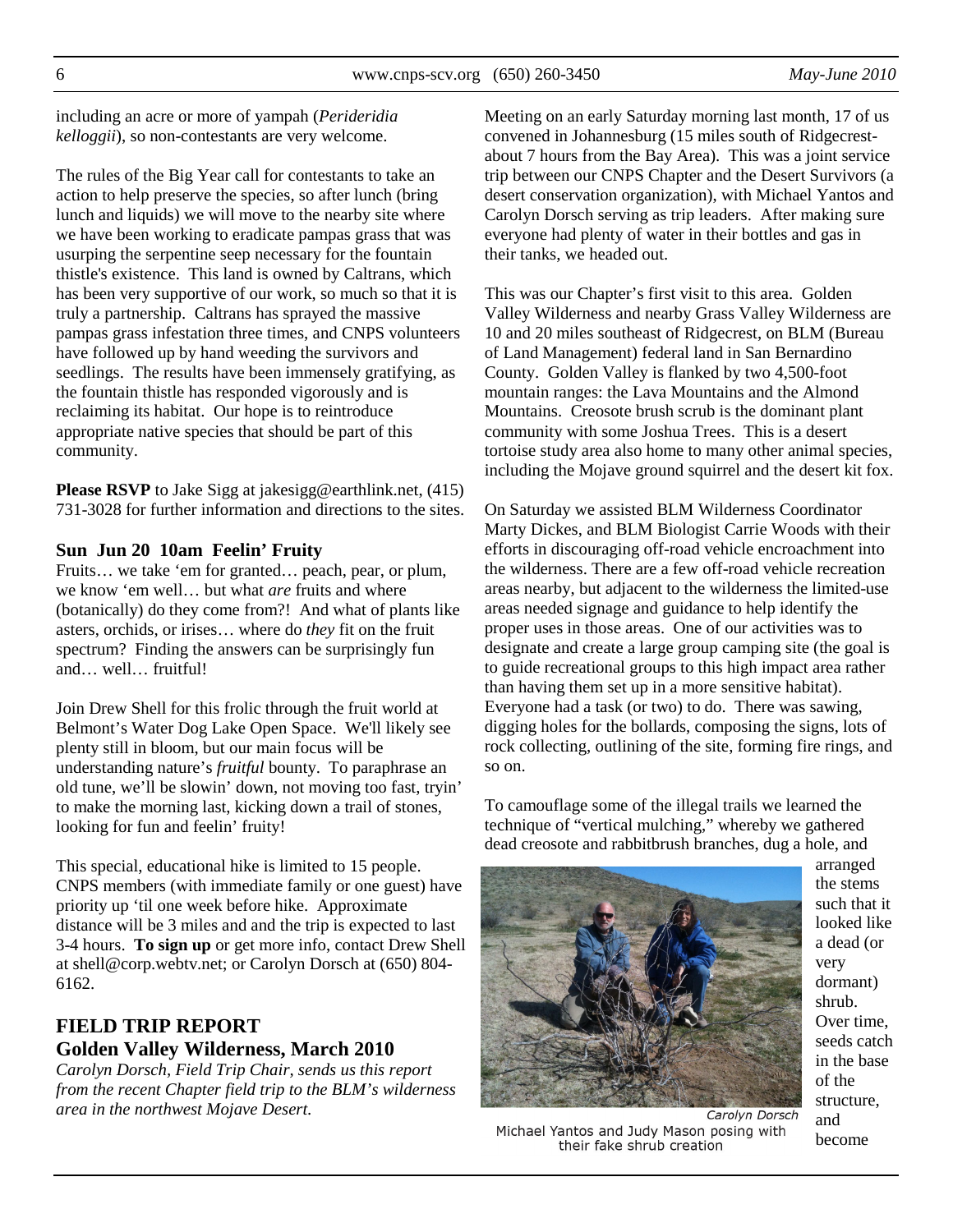home to a living plant. By raking out some of the washboard, smoothing out the desert floor, adding rocks, and creating vertical mulching, we could see the transformation beginning.

After a full day of work, we rewarded ourselves with a day of exploration. On Sunday we meandered through Golden Valley, crossing a beautiful yellow and gold wash of Bigelow's coreopsis and goldfields. We headed toward BLM's Black Hills, nestled between the Golden Valley Wilderness and the Grass Valley Wilderness. We stopped at several places around this small group of basalt hills, at one point finding a showy granite outcropping halfway up a hillside. On the way back we confirmed a large population of Barstow wooly sunflower (List 1B), *Eriophyllum mohavense*, that BLM has been monitoring and asked us to check on. In addition, a variety of wildflowers were seen that day, including desert candle, popcorn flower, desert dandelion, snake's head, chia, whispering bells, phacelia, blue dicks and desert spring parsley (*Cymopteris deserticola* -- another 1B plant).

On our last day we finally saw a desert tortoise, right near our primitive campsite, just starting to come out of his burrow. Later we took a short hike up to a petroglyph site,



seeing more wildflowers along the way.

Overall, we were probably a week or two early from a showier

**Desert Tortoise** 

display. With the cool evenings and recent rain there, the season was running a little later than last year.

Nevertheless, this remote wilderness did not disappoint.

Special thanks to Marty Dickes and Carrie Woods of the BLM. Marty provided much background to us about the wilderness areas and places to visit. Both she and Carrie shared information with the group about the animal life and the land history and usage. Their knowledge and reverence for these places enhanced our understanding and enjoyment of this untamed wilderness.

### **ANNOUNCEMENTS**

*News and Activities from Other Organizations*

### **Edgewood Walks Continue Through June 6**

Every weekend through June 6th docents from the Friends of Edgewood lead walks in Edgewood County Park & Preserve. Edgewood's serpentine grasslands are renowned throughout California for their lush wildflower carpets and rich biodiversity. You might see dozens of species of flowers on a single walk! The walks vary according to what's in bloom -- covering about 3 miles, at a moderate pace, with frequent stops.

**Walks start at 10am** from the Old Stage Day Camp entrance about 1 mile west of Highway 280 (from Hwy 280 take Edgewood Road exit in Redwood City). Bring water, a hat, sturdy shoes, sunscreen, and a snack if you wish. No reservation is required.

For further info. visit the Friends of Edgewood website, **www.friendsofedgewood.org/docent\_walks\_2010.htm**. For questions, contact Carolyn Dorsch at cdorsch1@aol.com or (650) 804-6162 (evenings).

# **CHAPTER OFFICERS FOR 2010**

To learn more about volunteering with the Chapter, to ask any other questions or to give suggestions, please contact any of the officers or chairs.

| <b>Title</b>     | <b>Name</b>   | <b>Phone</b> | Email           |
|------------------|---------------|--------------|-----------------|
| <b>President</b> | Kevin         | (408)        | mtngreen $17@$  |
|                  | <b>Bryant</b> | 348-9470     | verizon.net     |
| <b>Vice</b>      | Toni          | (408)        | tonig@flash.net |
| <b>President</b> | Gregorio      | 373-4497     |                 |
|                  | -Bunch        |              |                 |
| <b>Recording</b> | Leighton      | (650)        | LeightonNakata  |
| <b>Secretary</b> | Nakata        | 947-9989     | @yahoo.com      |
| <b>Treasurer</b> | Julie         | (415)        | julie.scherer@  |
|                  | Scherer       | 317-4681     | gmail.com       |
| Past             | Judy          | (408)        | judy@           |
| <b>President</b> | Fenerty       | 655-3493     | fenerty.com     |

To join our Chapter email list please use the signup link at the bottom of our Chapter home page at **www.cnpsscv.org.** On the home page you will also find Contact information for all officers and chairs.

**DEADLINE FOR THE NEXT** *BLAZING STAR* 

### **Saturday, June 5, 2010**

**Email: mattsson@surfpix.net Phone: (408) 255-3767**